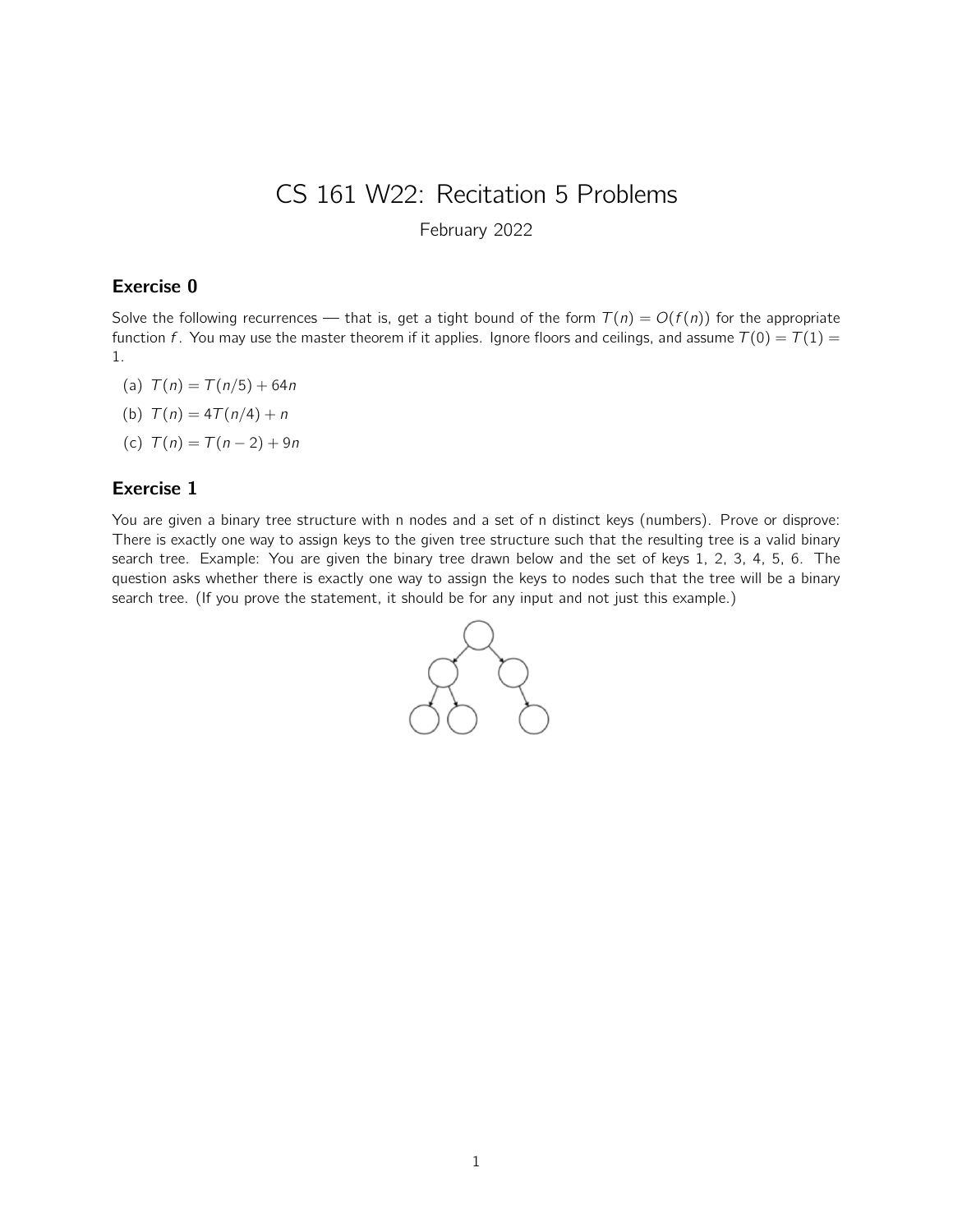# Exercise 2

(Note: This is a more difficult question from a previous offering's homework)

We say an array A of n distinct numbers is k-approximately sorted if the following property holds: for each  $i = 1, 2, \ldots, n$ , if A[i] is the j-th smallest number in the array, then  $|i - j| \leq k$ . In other words, each number is at most k positions away from its actual sorted position. A k-approximate sorting algorithm takes an array of distinct numbers as input and produces an array that is k-approximately sorted.

- (a) Show that given any n distinct numbers, the number of permutations of those numbers that are  $\sqrt{n}$ approximately sorted is  $O(n^{cn})$  for some  $c < 1$ . In other words, show that there are  $O(n^{cn})$  possible approximately sorted is  $O(n^2)$  for some  $c \le 1$ . In other words, show that there are  $O(n^2)$  possi-<br>permutations of the numbers such that each element lands within  $\sqrt{n}$  distance of its sorted positions.
- (b) Use part (a) to find a lower bound on the number of leaf nodes in the decision tree for any comparisonbased  $\sqrt{n}$ -approximate sorting algorithm, and prove that any such  $\sqrt{n}$ -approximate sorting algorithm must have worst case complexity  $\Omega(n \log n)$ .
- (c) Let  $k > 1$  be an arbitrary constant. Can we construct an  $\frac{n}{k}$ -approximate sorting algorithm that does better than  $O(n \log n)$ ? (Hint: the SELECT algorithm might help you here).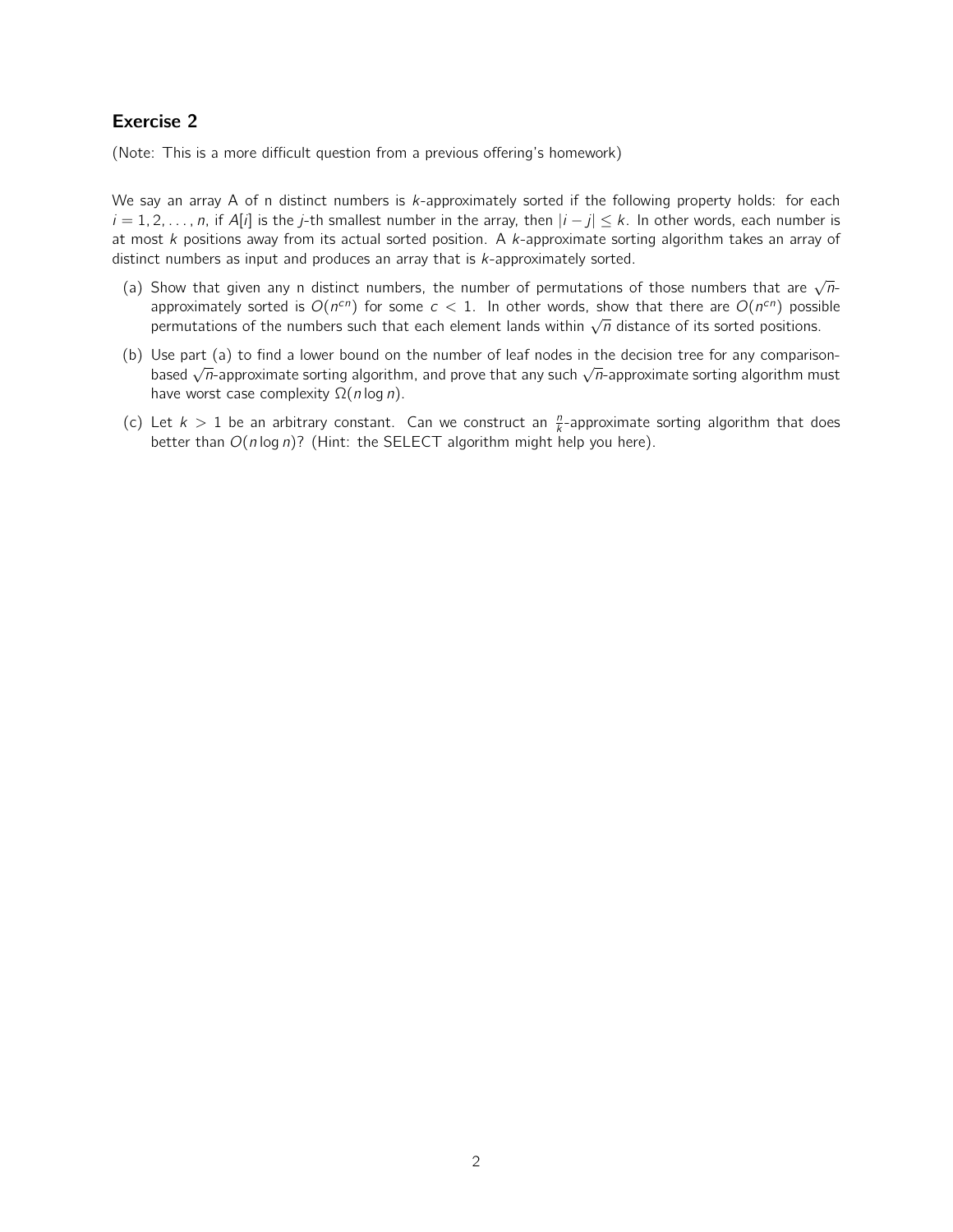### Exercise 3

You want to create a comparison-based data structure called a FocusSet, which stores arbitrary comparable objects. It also maintains a "focus", which is a single element that can be efficiently retrieved or deleted. The focus can be moved to the next larger or next smaller element in the data structure. More concretely, the FocusSet supports six operations:

- Constructor $(x)$ : Creates a data structure with one element, x. The focus is initially on x.
- Insert(x): Inserts element x into the data structure. Assume no duplicate elements will be added.
- MoveNext(): If the previously focused element was the qth largest element, then after a call to this function the new focused element will be the  $(q + 1)$ th largest element.
- MovePrev(): If the previously focused element was the qth largest element, then after a call to this function the new focused element will be the  $(q - 1)$ th largest element.
- GetFocus(): Returns the currently focused element.
- PopFocus(): If the previously focused element was the qth largest element, then after a call to this function the new focused element will be the  $(q + 1)$ th largest element. The previously focused element will not exist in the data structure.

You can use any data structure and their operations covered in lecture. The point of this problem is to reason through different data structures on a high level, so we won't care too much about edge cases.

| Part   | Insert             | MoveNext /MovePrev | GetFocus   | PopFocus           |
|--------|--------------------|--------------------|------------|--------------------|
| (i)    | O(n)               | O(1)               | O(1)       | O(n)               |
| (ii)   | O(1)               | O(n)               | O(1)       | O(n)               |
| (iii)  | O(n)               | O(1)               | O(1)       | O(1)               |
| (iv)   | O(log n)           | O(log n)           | O(1)       | O(log n)           |
| (v)    | O(1)               | O(log n)           | O(1)       | O(log n)           |
| (vi)   | $O(\log n)^{*}$    | $O(1)^{*}$         | $O(1)^{*}$ | $O(\log n)^*$      |
| (vii)  | $O(\sqrt{\log n})$ | $O(\sqrt{\log n})$ | O(1)       | $O(\sqrt{\log n})$ |
| (viii) | $O(1)^{*}$         | $O(1)^{*}$         | $O(1)^{*}$ | $O(1)^{*}$         |

∗ randomized expected runtime.

(a) For (i) through (viii), either describe how to implement FocusSet and each of the six operations in the required time, or prove that it cannot be done.

Note: (v) uses a special heap called a Fibonacci heap that can be used exactly like a binary heap, except Insert runs in  $O(1)$ . This data structure will come up next week. In the mean time, how would you use a Fibonacci heap to implement this data structure? (vi) uses a data structure that some iterations of CS 106B may have covered. Read up about skip lists!

Both are these data structures are optional and are not on the midterm. They're just here to show you how there are even cooler data structures out there, and you should take CS 166!